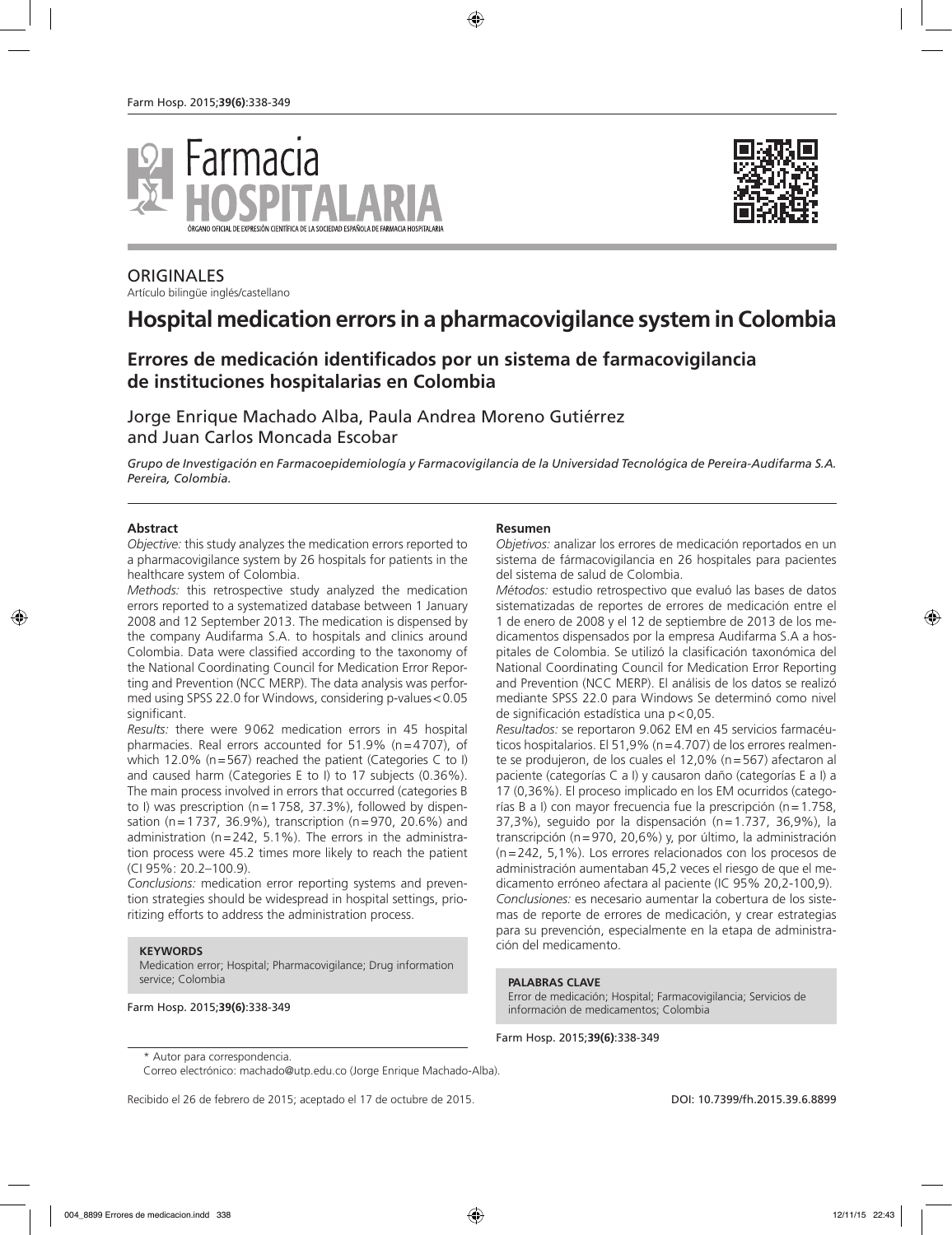### **Contribution to the scientific literature**

The knowledge about medication errors in South America is quite limited, so this research provides updated information of many hospitals and clinics in Colombia with the determination of the most frequent medication errors identified. It also provides valuable information on the variables associated with the risk that the error occurs.

### **Introduction**

A medication error (ME) is any preventable event that may cause or lead to inappropriate medication use or patient harm while the medication is in the control of the healthcare professional, patient, or consumer. Such events may be related to professional practice, healthcare products, procedures, and systems. They include issues with the following: prescribing; order communication; product labeling, packaging, and nomenclature; compounding; dispensing; distribution; administration; education; monitoring; use<sup>1</sup>.

Although ME prevalence is unknown, such errors are considered to be the most frequently occurring mistakes in the hospital environment and consequently pose an important threat to patient security with the potential to cause mild to fatal adverse drug reactions (ADRs)2–5. Numerous methods have been proposed for ME detection and reporting, including self-report, review of charts, statistical review, direct observation, and systems for active detection<sup>6-8</sup>. The latter have been proven to detect the highest rates of ME and are the preferred method, especially for administration errors, but the requirements are high in terms of personnel and monetary expenditure<sup>9</sup>.

Between 1999 and 2001, 154,816 spontaneous reports of ME in 403 hospitals were registered with the MEDMARX system in the United States (US). Errors that occurred (categories B to I) accounted for 91.3% of the total, 64% reached the patient and 3% caused harm (5). In Spain, at least one ME was registered in 43.0% of patients admitted to an intensive care unit; most of them were mild in severity – 83.0% in categories A and B – and related to the prescription (34.0%) and administration  $(28.0\%)$  process<sup>10</sup>.

Since 2001, the National Program of Pharmacovigilance of Colombia has been in charge of the identification, evaluation and prevention of ADRs and negative outcomes associated with medication (NOM)<sup>11</sup>. However this national organization lacks programs for ME measurement and assessment.

The underestimation of ME puts Colombians in great danger; a study conducted at a primary care hospital in an medium-sized city of Colombia (Pereira) in 2012 found that there were difficulties with the interpretation of 47.9% of prescriptions and all had at least one ME, the most common being the failure to record the duration of the formulation<sup>12</sup>. Consequently, this study aimed to determine, classify and establish pharmacological variables related to ME reported to a pharmacovigilance system by hospitals in the Colombian healthcare system.

# **Methods**

A retrospective study was performed to process ME reports gathered in a systematized database of medication dispensed in hospital pharmacy settings by the company Audifarma S.A. between January 1, 2008 and September 12, 2013. The MEs were reported in a written form by the professional (physician, pharmacist, nurse) who detected them. Later, with the support of a pharmacoepidemiology physician, the reports were evaluated by the pharmacist who reviewed and properly registered each case in the database.

The variables considered were: 1) place of occurrence: city and pharmacy; 2) date of occurrence and report; 3) classification according to the taxonomy developed by the *National Coordinating Council for Medication Error Reporting and Prevention (*NCC MERP) by error severity, type and cause; 4) contact between the error medication and the patient; 5) consumption of the drug by the patient 6) process involved (administration, dispensing, prescription and transcription); 7) drug ordered; 8) wrong drug; 9) moment of detection. Medicines were grouped according to the Anatomical Therapeutic Chemical (ATC) classification.

Information was gathered into a database in Excel 2010 and analyzed using IBM SPSS Statistics version 22.0 for Windows (IBM, EEUU). Variable comparison was conducted using *X*<sup>2</sup> tests and logistic regression models were designed to assess the relationship between error characteristics and drugs reaching the patient. A p-value of<0.05 was considered to be significant. The research was reviewed by the Bioethics Committee of the Universidad Tecnológica of Pereira (Pereira, Colombia); it was approved as "research without risk" and guaranteed the anonymity of the patients, following the principles of the Declaration of Helsinki.

# **Results**

During the period of observation, 9062 MEs were reported in 45 pharmacy settings from 26 clinics and hospitals, located in 15 cities in 13 states of Colombia. Bogotá reported the most errors (n=3540, 39.1%), followed by Antioquia (n=1698, 18.8%), Valle del Cauca (n=1476, 16.3%), Cundinamarca (n=515, 5.7%), and Cauca  $(n=466, 5.1\%)$ . Errors were reported on the day of occurrence in 21.6% of cases (n=1955) and 50.0% (n=4531) between days 1 and 10; the average time between the occurrence of an ME and reporting was 9.6 days (DE: 18.4; range: 0–408 days). The number of reports of ME has been growing for years as can be seen in Figure 1.

Between September 2012 and August 2013, an average of 1.61 errors per bed/year (DE: 2.35, range: 0.08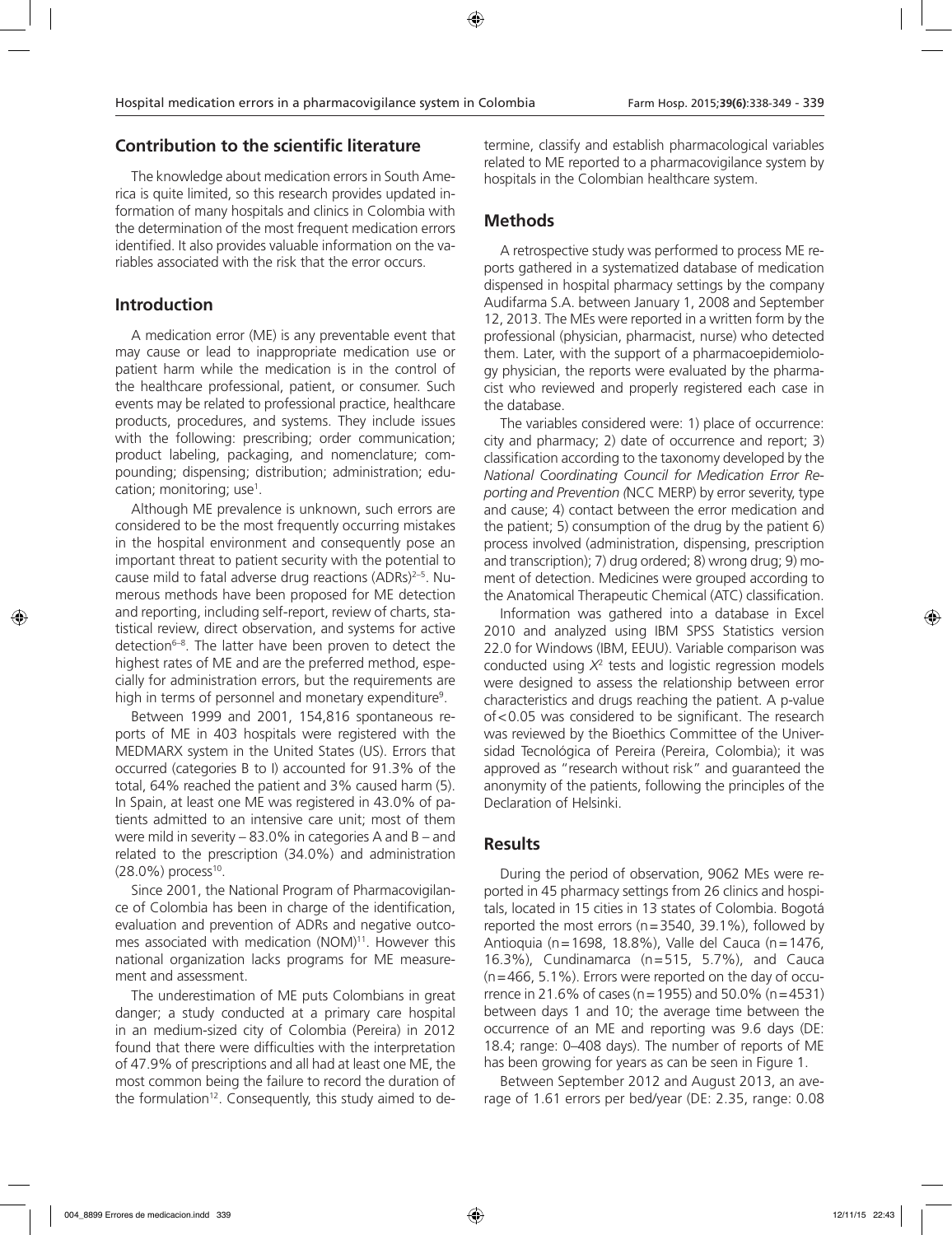

**Figure 1.** *Medication errors reports in 26 hospitals, by year of occurrence, Colombia, 2008-2013.*

–9.52) was reported for 2721 beds in the 26 hospitals included in the study. The characteristics of the errors reported are shown in table 1.

Severity categories A, B and C (Table 1) comprised 99.7% of errors (n=9034). "Real" errors (In NCC MERP terms) occurred in 51.9% (n=4707) of cases (Categories B–I), of which 12.0% ( $n=567$ ) reached the patient (Categories C–I). The medication was consumed by 22.8%  $(n=129)$  of patients who had contact with the incorrect drug, and it caused harm to 17 (0.36%) (Categories E–I), resulting in permanent damage in two cases (Categories G–I); one case could have resulted in death (Category I).

The medication use process most frequently involved in the occurrence of "real" errors was prescription (n=1758, 37.3%), followed closely by dispensation (n=1737, 36.9%), transcription (n=970, 20.6%), and some way behind, administration (n=242, 5.1%).

A total of 424 active ingredients were involved in 9058 reports; in four cases, the prescription formula was unreadable. The top medications reported are shown in table 2 and the ATC groups in figure 2. The medication selected was different to that originally ordered in 20.1% of cases ( $n=1819$ ), of which 76.1% (n=1385) came from a different ATC subgroup, and 43.5% (n=792) from another ATC group. The wrong medication reached the patients in  $9.1\%$  (n=166) of these cases.

Multivariate analysis found that processes of administration, pharmaceutical groups related to the musculo-skeletal system (M), sensory organs (S), genito-urinary system and sex hormones (G), and anti-infectives for systemic use (J), errors that occurred in Cauca, Antioquia and Bogota, and the incorrect interpretation of the prescription significantly increased the risk of error reaching the patient. In contrast, the processes of transcription and prescription, and issues with wrong quantities were found to decrease this risk (Table 3).

### **Discussion**

This is the first approach in the study of ME in multiple hospitals in Colombia. Although most errors recorded were mild, they involved medications commonly used in medical practice and the risk of reaching the patient increased significantly during administration. The number of errors reported increased over the years due to the expansion of the number of institutions included in the program and the campaigns carried to increase the awareness of this problem in them. These results will determine the causes on which prevention efforts and ME detection should be focused.

Very few errors reached the patient, half of them (51.9%) were "real" errors (according to NCC MERP), and 17 (0.36%) of these caused damage. In contrast, the United States Pharmacopeia reported that 9.8% of errors were not "real" errors, while a similarly small



**Figure 2.** *Medication errors by ATC group in 26 hospitals, Colombia 2008-2013.*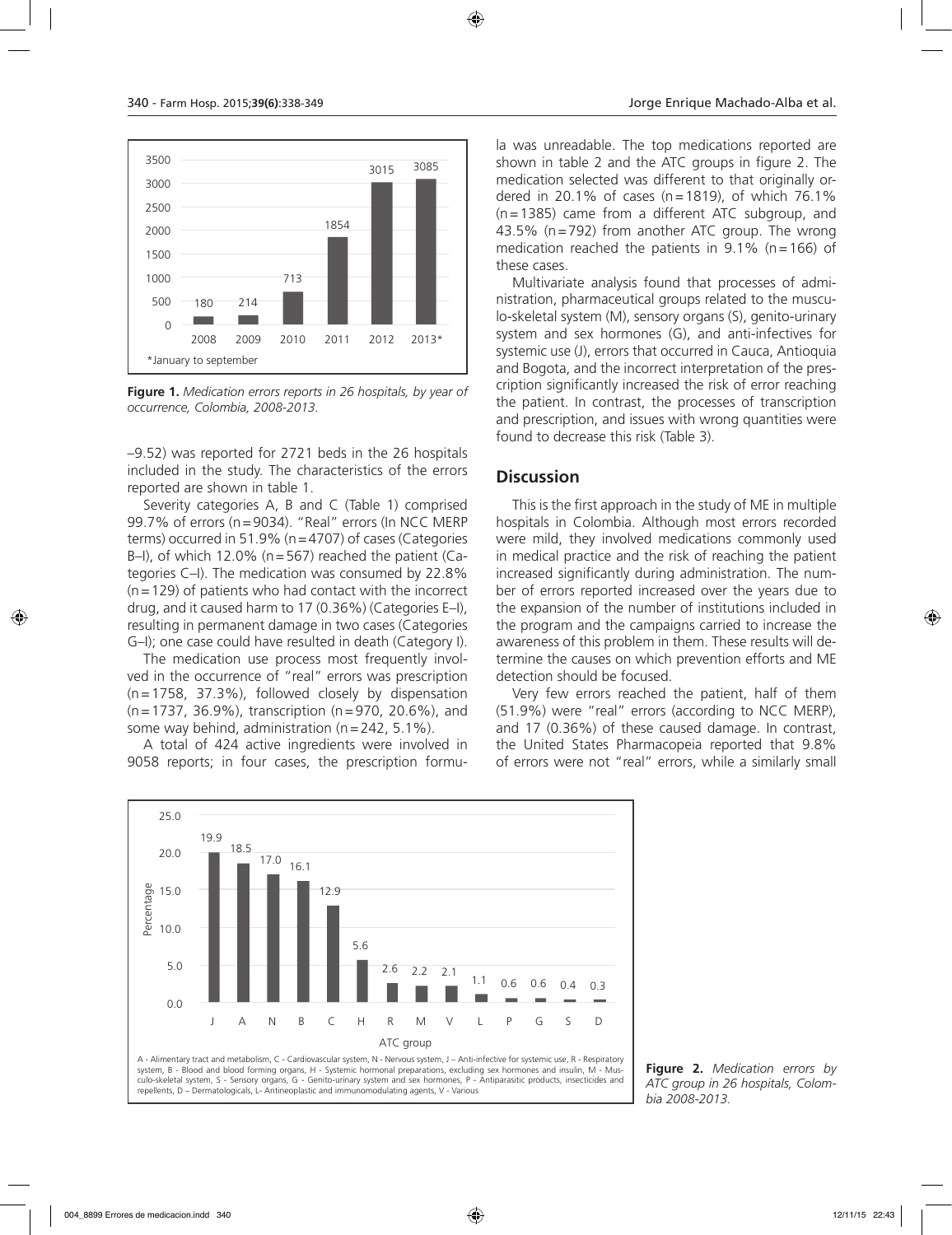| Table 1. Characteristics of medication errors from hospital settings, Colombia 2008-2013                                                                                     |                |               |
|------------------------------------------------------------------------------------------------------------------------------------------------------------------------------|----------------|---------------|
|                                                                                                                                                                              | $\mathsf{n}$   | $\frac{0}{0}$ |
| Severity of medication errors                                                                                                                                                |                |               |
| A. Circumstances or events that have the capacity to cause error                                                                                                             | 4355           | 48.06         |
| B. An error occurred but the error did not reach the patient                                                                                                                 | 4140           | 45.69         |
| C. An error occurred that reached the patient, but did not cause patient harm                                                                                                | 539            | 5.95          |
| D. An error occurred that reached the patient and required monitoring to confirm that it resulted in<br>no harm to the patient and/or required intervention to preclude harm | 11             | 0.12          |
| E. An error occurred that may have contributed to or resulted in temporary harm to the patient and<br>required intervention                                                  | 13             | 0.14          |
| F. An error occurred that may have contributed to or resulted in temporary harm to the patient and<br>required initial or prolonged hospitalization                          | 2              | 0.02          |
| G. An error occurred that may have contributed to or resulted in permanent patient harm                                                                                      | $\mathbf{1}$   | 0.01          |
| H. An error occurred that required intervention necessary to sustain life                                                                                                    | $\mathbf{1}$   | 0.01          |
| ME type                                                                                                                                                                      |                |               |
| Improper dose/quantity                                                                                                                                                       | 3773           | 43.41         |
| Wrong concentration                                                                                                                                                          | 1273           | 14.65         |
| Wrong drug                                                                                                                                                                   | 1190           | 13.69         |
| Wrong dosage form                                                                                                                                                            | 969            | 11.15         |
| Incomplete formula                                                                                                                                                           | 639            | 7.35          |
| Extra drug                                                                                                                                                                   | 379            | 4.36          |
| Wrong route                                                                                                                                                                  | 280            | 3.22          |
| Wrong patient                                                                                                                                                                | 146            | 1.68          |
| Unreadable formula                                                                                                                                                           | 41             | 0.47          |
| Contraindicated drug                                                                                                                                                         | $\overline{2}$ | 0.02          |
| ME cause                                                                                                                                                                     |                |               |
| Human factors                                                                                                                                                                | 2332           | 78.84         |
| Misread or did not read the prescription                                                                                                                                     | 328            | 11.09         |
| Drug name confusion                                                                                                                                                          | 218            | 7.37          |
| Packaging/design                                                                                                                                                             | 48             | 1.62          |
| Devices for automatic distribution                                                                                                                                           | 18             | 0.61          |
| Patient name confusion                                                                                                                                                       | 14             | 0.47          |
| Medication use process where the ME was detected                                                                                                                             |                |               |
| Enlistment                                                                                                                                                                   | 2604           | 28.74         |
| Medical prescription review                                                                                                                                                  | 2315           | 25.55         |
| Dispensation                                                                                                                                                                 | 2091           | 23.07         |
| Delivery or posterior                                                                                                                                                        | 983            | 10.85         |
| By the patient                                                                                                                                                               | 700            | 7.72          |
| Patient review                                                                                                                                                               | 320            | 3.53          |
| Dosing                                                                                                                                                                       | 31             | 0.34          |
| Other                                                                                                                                                                        | 18             | 0.2           |
| ME: medication error                                                                                                                                                         |                |               |

number of them caused harm (3.0%)<sup>5</sup>. However, more research is required to clarify if these low rates may be related to fear of reporting severe errors.

Whereas insulin stood out in the US as the main medication group related to ME during three year follow-up, it did not appear among the first in this study. As the

administration of this group of medications is usually dynamic through the hospital stay, it requires a different system for registration and delivery, which could mean that errors occur outside the ME prevention programs<sup>5</sup>. Furosemide, opioids, potassium chloride and heparins were included in both lists; the latter three are conside-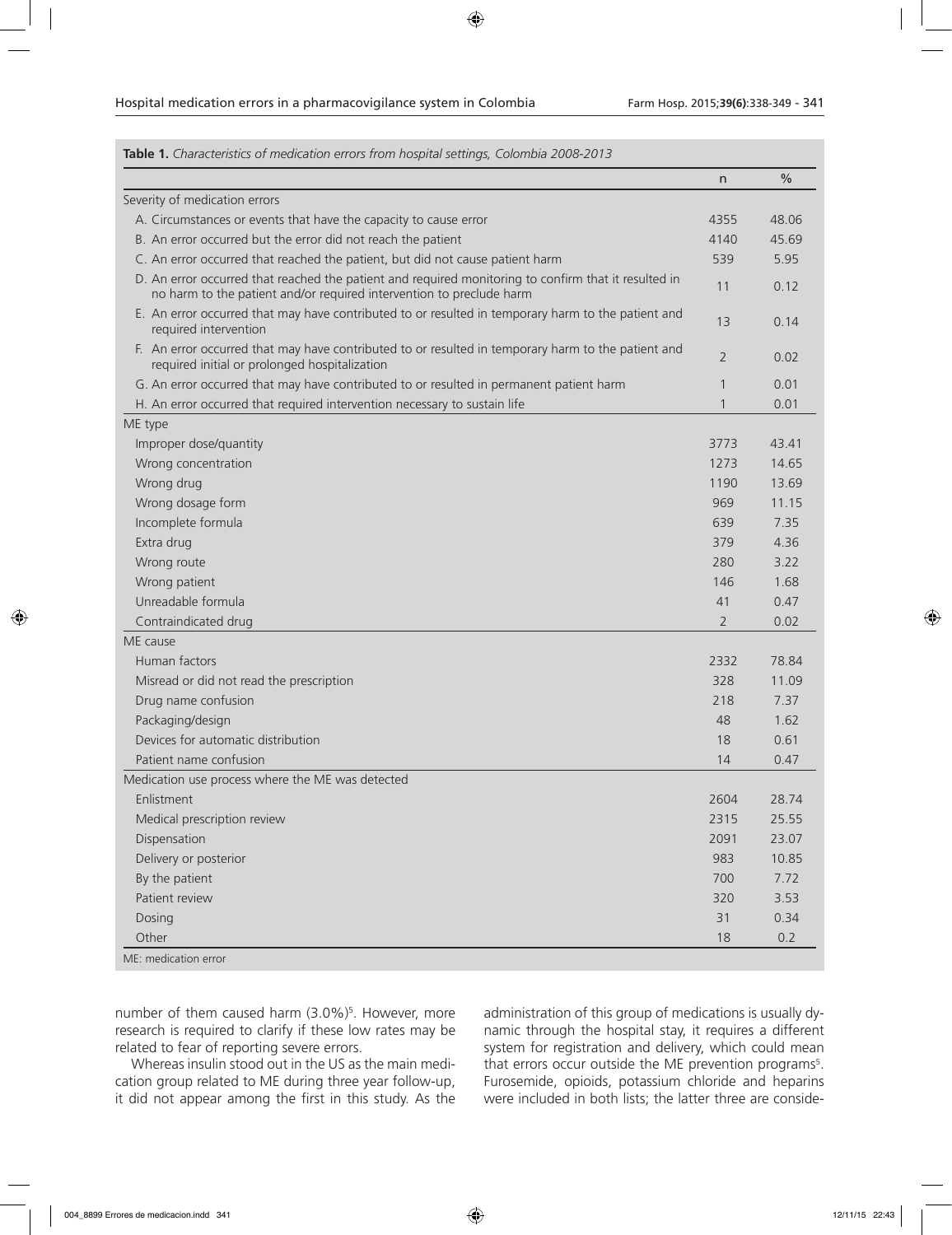|                                       | <b>Table 2.</b> Most reported drugs related to hospital |
|---------------------------------------|---------------------------------------------------------|
| medication errors, Colombia 2005-2013 |                                                         |

| Drug                              | n   | %              |
|-----------------------------------|-----|----------------|
| Metamizole sodium                 | 386 | 4,3            |
| Omeprazole                        | 358 | $\overline{4}$ |
| Ranitidine                        | 345 | 3,8            |
| Metoclopramide                    | 308 | 3,4            |
| Enoxaparin <sup>a</sup>           | 280 | 3,1            |
| Paracetamol                       | 272 | 3              |
| Tramadol <sup>a</sup>             | 251 | 2,8            |
| Sodium chloride                   | 247 | 2,7            |
| Ampicillin and enzyme inhibitor   | 194 | 2,1            |
| Furosemide                        | 172 | 1,9            |
| Cefazolin                         | 153 | 1,7            |
| Losartan                          | 135 | 1,5            |
| Dexamethasone                     | 133 | 1, 5           |
| Potassium chloride <sup>a</sup>   | 132 | 1,5            |
| Solvents and diluting agents      | 128 | 1,4            |
| <sup>a</sup> High risk medication |     |                |

red high-risk medications and should be prioritized in every ME prevention program, as argued by the Institute for Safe Medication Practices (ISMP)1,5. Possible strategies include the standardization of prescribing, storage, preparation, and administration, as well as the improvement of information systems through reducing access limitations, using additional labels, and reducing the use of redundancies during the process of administering these medications<sup>13</sup>.

Previous studies have estimated that administration and prescription MEs together represent three quarters of the total number of errors in the hospital environment, and patients are exposed to at least one of them for every day of hospital stay<sup>1</sup>. In comparison, administration errors only accounted for 5.1% of the total in our study, although they were found to be the highest risk factor for an error reaching the patient (OR: 45.2). A literature review found distractions, interruptions, and work overload to be the main causes of administration errors, and thus strategies aimed at improving the workplace environment should be included in prevention efforts<sup>14</sup>. Overall estimations of the prevalence of administration errors ranged from 14.3% to 70.0% in a literature review of ME reported in Iran. Administration errors were higher among nurse students (17.4–37.7%) than graduate nurses  $(7.7–27%)^{15}$ ; this is a factor that should be considered for further studies in Colombia, as this survey includes an unknown number of teaching hospitals.

Misinterpretation of prescriptions increased the risk of the drug reaching the patient. Interventions in the prescription habits of physicians and the inclusion of electronic prescribing software have an important part to play in the prevention of prescription and transcription errors<sup>16</sup>. However, the use of these systems by humans

**Table 3.** *Multivariate analysis with variables associated significantly to occurrence of an error that reaches the patient, Colombia 2005-2013*

| <b>Variables</b>                           | $\mathsf{n}$ | $\frac{9}{0}$ <sup>1</sup> | p       | <b>OR</b> | 95% CI           |
|--------------------------------------------|--------------|----------------------------|---------|-----------|------------------|
| Process                                    |              |                            |         |           |                  |
| Administration                             | 204          | 84.30%                     | < 0.001 | 45.18     | 20.253 - 100.804 |
| Transcription                              | 49           | 5.10%                      | < 0.001 | 0.23      | $0.117 - 0.444$  |
| Prescription                               | 108          | 6.10%                      | < 0.001 | 0.41      | $0.263 - 0.641$  |
| ATC group                                  |              |                            |         |           |                  |
| Musculo-skeletal system (M)                | 19           | 9.60%                      | 0.001   | 3.94      | $1.705 - 9.125$  |
| Sense organs (S)                           | 6            | 15.80%                     | 0.038   | 4.52      | 1.085 - 18.823   |
| Genito-urinary system and sex hormones (G) | 12           | 22.60%                     | 0.001   | 9.23      | 2.537 - 34.088   |
| Antiinfectant for systemic use (J)         | 159          | 8.80%                      | < 0.001 | 2.08      | $1.384 - 3.118$  |
| Occurrence location                        |              |                            |         |           |                  |
| Cauca                                      | 152          | 32.60%                     | < 0.001 | 4.47      | $2.397 - 8.339$  |
| Antioquia                                  | 181          | 10.70%                     | < 0.001 | 2.6       | $1.563 - 4.334$  |
| Bogotá                                     | 92           | 2.60%                      | < 0.001 | 2.18      | $1.357 - 3.497$  |
| Error cause                                |              |                            |         |           |                  |
| Misread or did not read the prescription   | 50           | 15.20%                     | 0.015   | 1.92      | $1.133 - 3.243$  |
| ME type                                    |              |                            |         |           |                  |
| Wrong quantity                             | 27           | 0.90%                      | < 0.001 | 0.2       | $0.098 - 0.425$  |
|                                            |              |                            |         |           |                  |

ME: Medication error, OR: Odds Ratio, 95% CI: 95% confidence interval. Statistical method: lineal logistic regression. Percentage of the "real" errors that reached the patient within the category.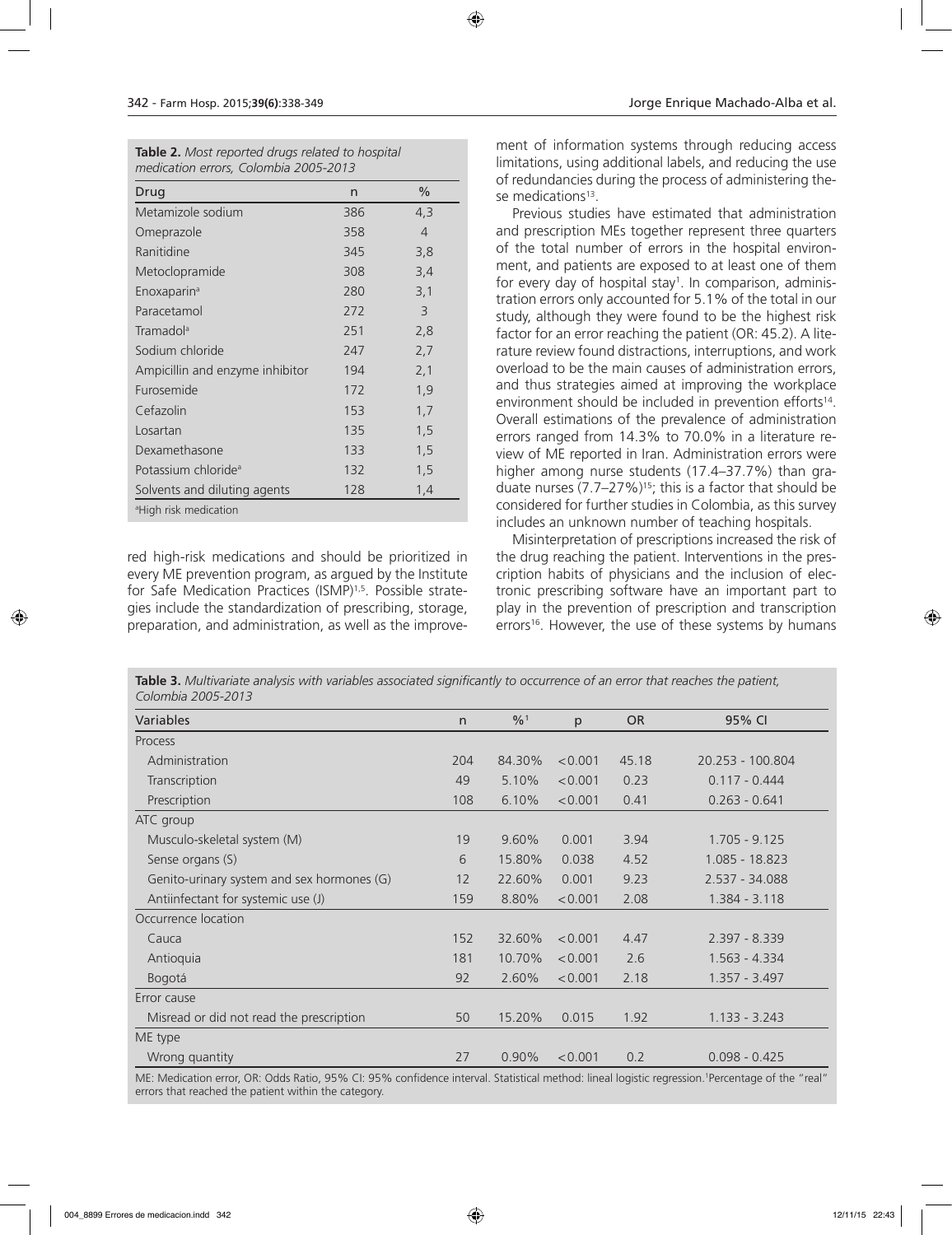continues to trigger errors, as shown by a study carried out in Hong Kong between 2006 and 2010. In this study, 17.1% of MEs detected were related to technology, of which only 1.9% problems were device errors, whereas the rest  $(98.1\%)$  were socio-technical errors<sup>17</sup>.

The low rate of errors per bed/year contrasts with estimations that have been made in previous ME incidence measurements: errors in all prescriptions were reported by a past study held in a primary care hospital in Colombia, while Barker *et al.* found that nearly one in every five doses administered in their study resulted in an error<sup>12,18</sup>. The extensive variations in ME incidence across different settings is determined by the wide range of methods for categorization and criteria for measurement in different studies, contributing to the lack of progress towards error prevention<sup>15,18</sup>.

The taxonomy established by NCC MERP divides errors into "real" errors and circumstances or events that have the capacity to cause error<sup>1</sup>. However the detection of conditions that increase the risk of contact between the patient and the error, and hence the risk of harm, provide new insights into the matter of ME prevention and the enhancement of patient safety.

In spite of the inclusion of 26 hospitals across the country, the findings of this study cannot be extrapolated to all Colombian hospital settings. Furthermore, it is limited by the use of a spontaneous report system, which may be reflected in the low number of errors registered that caused harm. However, this is the first large-scale approach in Colombia to an issue that is a priority for health authorities in countries such as the US, Australia, the UK and Canada due to the high welfare and economic costs them represent<sup>19</sup>.

### **Sources of funding**

This study received funding from the Universidad Tecnológica de Pereira, Audifarma S.A.

### **Conflict of interest statement**

The authors declare that they have no conflict of interest.

# **Bibliography**

1. The National Coordinating Council for Medication Error Reporting and Prevention. NCC MERP: The First Ten Years "Defining the Problem and Developing Solutions". 2005. [citado: 03-01-2015]. Disponible en: https://books.google.com.co/ books?id=LilImEDgqOAC&pg=PA144&lpg=PA144&dq=The+- National+Coordinating+Council+for+Medication+Error+Reporting+and+Prevention.+NCC+MERP:+The+First+Ten+Years+%E2%80%9CDefining+the+Problem+and+Developing+Solutions%E2%80%9D.+2005&source=bl&ots=9WoKqyTGBc&sig=MfNUmG1vCdQXMWnLXRYcG8G-MFE&hl=es&sa=X&ved=- 0CB8Q6AEwAGoVChMI2Kytj9-1xwIVQ5ceCh26Hg8q#v=onepage&q&f=false

- 2. Bootman JL, Wolcott J, Aspden P, Cronenwett LR. Preventing Medication Errors: Quality Chasm Series: National Academies Press; 2006. [citado: 03-01-2015]. Disponible en: http://psnet.ahrq. gov/resource.aspx?resourceID=4053
- 3. Gonzales K. Medication administration errors and the pediatric population: a systematic search of the literature. J Pediatr Nurs. 2010; 25(6):555-65.
- 4. Joolaee S, Hajibabaee F, Peyrovi H, Haghani H, Bahrani N. The relationship between incidence and report of medication errors and working conditions. Int Nurs Rev. 2011; 58(1):37-44.
- 5. Santell JP, Hicks RW, McMeekin J, Cousins DD. Medication errors: experience of the United States Pharmacopeia (USP) MEDMARX reporting system. J Clin Pharmacol. 2003; 43(7):760-7.
- 6. Allan EL, Barker KN. Fundamentals of medication error research. Am J Hosp Pharm. 1990; 47(3):555-71.
- 7. Flynn EA, Barker KN, Pepper GA, Bates DW, Mikeal RL. Comparison of methods for detecting medication errors in 36 hospitals and skilled-nursing facilities. Am J Health Syst Pharm. 2002; 59(5):436-46.
- 8. Meyer-Massetti C, Cheng CM, Schwappach DL, Paulsen L, Ide B, Meier CR, Guglielmo BJ. Systematic review of medication safety assessment methods. Am J Health Syst Pharm. 2011; 68(3):227- 40.
- 9. Brown C, Hofer T, Johal A, Thomson R, Nicholl J, Franklin BD, Lilford RJ. An epistemology of patient safety research: a framework for study design and interpretation. Part 3. End points and measurement. Qual Saf Health Care. 2008; 17(3):170-7.
- 10. Sanghera I, Franklin B, Dhillon S. The attitudes and beliefs of healthcare professionals on the causes and reporting of medication errors in a UK Intensive care unit. Anaesthesia. 2007; 62(1):53-61.
- 11. Merino P, Martín MC, Alonso A, Gutiérrez I, Alvarez J, Becerril F; coordinadores del estudio SYREC. Errores de medicación en los servicios de Medicina Intensiva españoles. Med Intensiva. 2013; 37(6):391-9.
- 12. Machado-Alba JE, Ossa-Ochoa LM, Lotero-Jaramillo N, Valencia-Rojas A. Identification of medication errors in a first level hospital of Pereira, Colombia. Revista Facultad de Medicina. 2013; 61(3):267-73.
- 13. Cohen H. Protecting patients from harm: reduce the risks of high-alert drugs. Nursing. 2007; 37(9):49-55.
- 14. Ambrosio L, Pumar-Méndez MJ. Factores del entorno de trabajo que influyen en la ocurrencia de errores de administración de medicación. An Sist Sanit Navar. 2013; 36(1):77-85.
- 15. Abbasinazari M, Hajhossein Talasaz A, Eshraghi A, Sahraei Z. Detection and management of medication errors in internal wards of a teaching hospital by clinical pharmacists. Acta Med Iran. 2013; 51(7):482-6.
- 16. Committee on Patient Safety and Quality Improvement. Committee opinion No. 531: improving medication safety. Obstet Gynecol. 2012; 120(2 Pt 1):406-10.
- 17. Samaranayake NR, Cheung ST, Chui WC, Cheung BM. Technology-related medication errors in a tertiary hospital: a 5-year analysis of reported medication incidents. Int J Med Inform. 2012; 81(12):828-33.
- 18. Otero MJ. Errores de medicación y gestión de riesgos. Rev Esp Salud Publica. 2003; 77(5):527-40.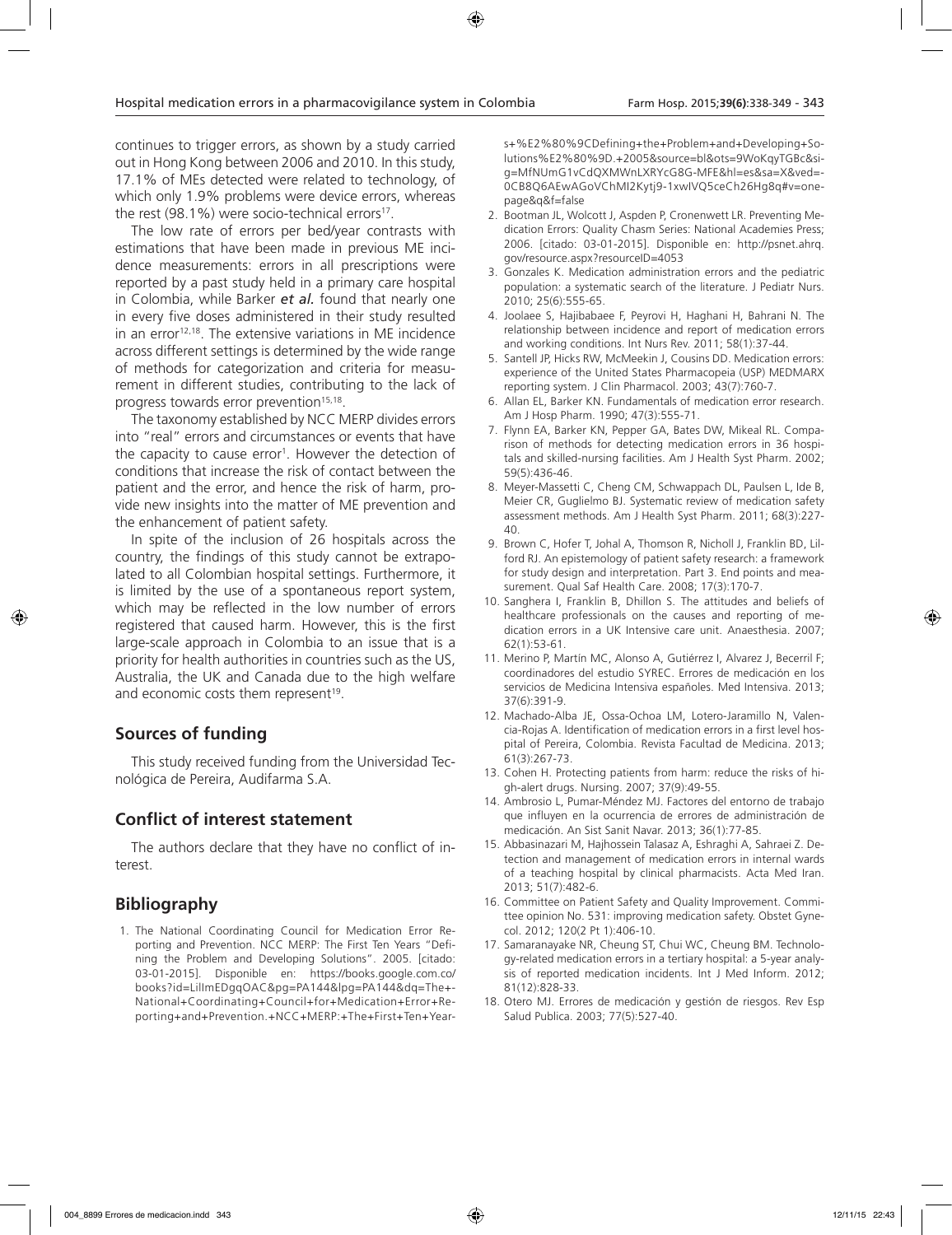### **Errores de medicación identificados por un sistema de farmacovigilancia de instituciones hospitalarias en Colombia**

Un error de medicación (EM) es cualquier evento prevenible que puede causar o llevar a uso inapropiado de medicamentos o daño al paciente1 . Los EM pueden producirse en cualquier etapa del uso del medicamento y tienen un origen multifactorial, relacionándose con la práctica profesional, productos de salud, procedimientos y sistemas, prescripción, comunicación de órdenes, etiquetado, empaque y nomenclatura de productos, combinación, dispensación, distribución, administración, educación al paciente y personal de salud y monitoreo de uso<sup>2</sup>.

Aunque se desconoce la incidencia real de EM, se considera que son las equivocaciones más comunes que ocurren en el ambiente hospitalario<sup>3</sup>, constituyendo una importante amenaza para la seguridad del paciente4,5 , que causa reacciones adversas medicamentosas leves o incluso graves y fatales<sup>2</sup>.

Existen numerosos métodos diseñados para la captura y reporte de los EM incluyendo el autorreporte, el reporte de incidencias nuevas, las revisiones de estadísticas, los estudios observacionales y los sistemas que activan herramientas que detectan el error<sup>6-8</sup>; La observación directa parece ser capaz de proveer un mayor número de EM que otros métodos y es el más utilizado, específicamente para los errores en la administración, pero esto requiere de una intensa y costosa labor 9

Entre 1999 y 2001 se reportaron de manera espontánea en Estados Unidos 154,816 errores en 403 instituciones de salud en el sistema de reporte MEDMARX. De estos el 91,3% eran errores verdaderos (Categorías B-I), el 64% alcanzó al paciente y el 3% causó algún tipo de daño<sup>5</sup>. En el Reino Unido se estima que los EM causan gastos por £500 millones de libras al año en días adicionales de hospitalización<sup>10</sup>.

En España se encontró que en el 43% de los pacientes ingresados a unidades de cuidado intensivo se había registrado al menos un EM, siendo los más frecuentes los de prescripción (34%) y de administración (28%). Del total de los errores, el 83% se encontraban en las categorías A y B11.

En Colombia se creó en el año 2001 el Programa Nacional de Farmacovigilancia que se encarga de la identificación, evaluación, y prevención de las reacciones adversas y los diferentes problemas relacionados con medicamentos<sup>10</sup>. Pero no se cuenta con un programa específico para EM y se carece de datos oficiales sobre su ocurrencia.

En un estudio realizado en un hospital de primer nivel, en una ciudad intermedia de Colombia (Pereira) en el 2012, se encontró que el 47,9% de las prescripciones presentaban dificultades para su interpretación y todas presentaban al menos 1 EM, siendo el más común la falta de registro de la duración de la formulación (97,3%)<sup>12</sup>.

Debido a esto, se trazó como objetivo determinar, clasificar y establecer las variables farmacológicas y sociodemográficas de todos los errores de medicación reportados en

un sistema de fármacovigilancia que evalúa la información de 26 clínicas para pacientes atendidos en el Sistema General de Seguridad Social en Salud de Colombia (SGSSS).

### **Materiales y métodos**

Se realizó un estudio retrospectivo que evaluó las bases de datos sistematizadas de reportes de EM entre el 1 de enero de 2008 y el 12 de septiembre de 2013 de los medicamentos dispensados por la empresa Audifarma S.A., que a esa fecha proveía los servicios farmacéuticos a 26 clínicas y hospitales de 15 ciudades del país. Lo reportes de EM son registrados por médicos, químicos farmacéuticos, enfermeras y regentes de farmacia y luego son evaluados por los químicos farmacéuticos de esta empresa quienes verificaron los datos y los sistematizan utilizando software propio; en la revisión, análisis y conclusiones de los casos, participan profesionales médicos del área de Farmacoepidemiología y un médico farmacoepidemiólogo en los casos necesarios.

Se incluyeron las siguientes variables: 1) Fecha en que ocurrió y en que se reportó el error (día, mes y año); 2) Sitio de ocurrencia: ciudad, hospital; 3) Proceso implicado (administración, dispensación, prescripción y transcripción); 4) Medicamento ordenado 5) Medicamento erróneo 6) Categoría de gravedad del error; 7) Momento de detección del error; 8) Clasificación según taxonomía de NCCMERP por tipo de error, causa y gravedad; 9) Contacto del paciente con el medicamento erróneo; 10) Consumo del medicamento por el paciente.

La categorización del EM, tipo y causas se realizó de acuerdo a la taxonomía definida por el National Coordinating Council for Medication Error Reporting and Prevention (NCC MERP)1 , según las siguientes categorías: La categoría A corresponde a errores potenciales, o circunstancias con capacidad de causarlo. Las siguientes tres corresponden a los errores sin daño; en la categoría B, el error se produce, pero no alcanza al paciente, en la C, el error alcanza a la persona pero no le causa daño y en la D alcanza al paciente, no le causa daño, pero requiere de monitoreo o intervención para comprobar que no lo haya afectado. Cabe la posibilidad que el error cause daño, por lo que la categoría E considera que éste sea temporal y requiera alguna intervención, mientras que en la F también causa un daño temporal, pero prolonga la estancia hospitalaria, en la G el error contribuye a causar un daño permanente y en la H, puede comprometer la vida del paciente y precisa de una intervención para su recuperación. Finalmente la categoría I es aquella en que el error contribuye o causa la muerte del paciente (NCCMERP). Además se utilizó la clasificación ATC para los medicamentos.

Se creó una base de datos de Excel 2010 para consolidar todos los datos en el sistema. El análisis de los datos se realizó mediante el paquete estadístico SPSS 22.0 para Windows. Se hicieron análisis univariados y se emplearon las pruebas t de Student o ANOVA para la comparación de variables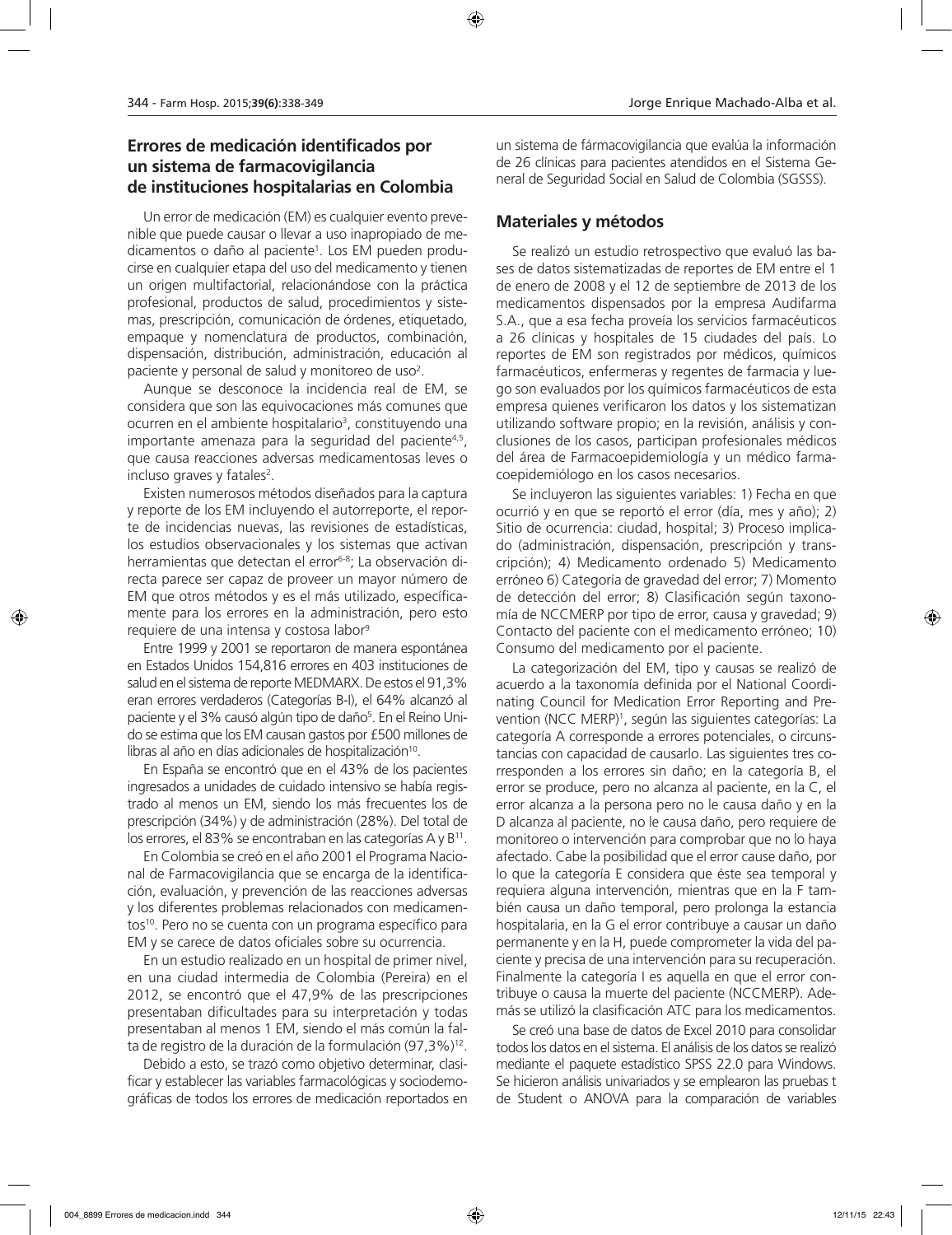cuantitativas y la de *X*<sup>2</sup> para las categóricas. Se hicieron análisis bivariados para establecer las variables independientes que se asociaron con que el EM alcanzara o no al paciente. Se hizo un análisis mediante regresión logística para establecer que variables se asociaron con que el EM alcanzara o no al paciente y con qué produjera o no daño. Se determinó como nivel de significación estadística una P<0,05.

El trabajo recibió según el aval del comité de bioética de la Universidad Tecnológica de Pereira, siguiendo los principios de la Declaración de Helsinki.

### **Resultados**

Se reportó un total de 9062 EM en 45 servicios farmacéuticos hospitalarios de 26 instituciones (clínicas y hospitales) en 15 ciudades pertenecientes a 13 departamentos (provincias) del país. La ciudad con más reportes fue Bogotá (n=3540, 39,1%), seguido de los departamentos de Antioquia (n=1698, 18,8%), Valle del Cauca (n=1476, 16,3%), Cundinamarca (n=515, 5,7%) y Cauca (n=466, 5,1%). Un total de 1955 (21,6%) errores se detectaron el día de su ocurrencia y 6486 (71,6%) entre los días 0 a 10; el promedio de tiempo transcurrido entre la ocurrencia del error y su reporte fue de 9,6 días (DE: 18,4; rango: 0-408 días). El número de reportes de EM por años ha sido creciente y puede verse en la figura 1.

Para el periodo entre Septiembre de 2012 y agosto del 2013 se registró un promedio de 1,61 errores por cama/año (DE: 2,35, rango: 0,08 – 9,52) en 2721 camas de los 26 clínicas u hospitales que registraron errores durante ese periodo. Las características generales de los errores reportados se muestran en la tabla 1.

El 99,7% (n=9034) de los EM no fueron graves y se clasificaron entre las categorías A, B y C (Tabla 1). El 51,9% (n=4707) de los errores ocurrió realmente (categorías B a I), de los cuales el 12,0% (n=567) alcanzó al usuario (categorías C a I). De estos últimos el 22,8% de los pacientes (n=129) consumió el medicamento y causó daño (cate-



**Figura 1.** *Número de reportes de errores de medicación de pacientes hospitalizados por año, Colombia, 2008-2013.*

gorías E a I) a 17 (3%), el cual fue permanente en 2 casos (categorías G a I) y hubo un reporte de categoría I, en que pudo contribuir o resultar en la muerte del paciente.

El proceso implicado en los EM ocurridos (categorías B a I) con mayor frecuencia fue la prescripción (n = 1758, 37,3%), seguido por la dispensación (n=1737, 36,9%), transcripción (n=970, 20,6%) y por último la administración (n=242, 5,1%).

Se registraron 4 reportes de fórmulas ilegibles sin identificación del medicamento prescrito y 424 principios activos en los 9058 reportes restantes, siendo los más frecuentes el metamizol, omeprazol, ranitidina, metoclopramida y la enoxaparina (ver tabla 3); que pertenecen a 158 subgrupos terapéuticos diferentes, entre los cuales los medicamentos para ulcera péptica y reflujo gastroesofágico, otros analgésicos y antipiréticos, los agentes antitrombóticos y otros antibacterianos betalactámicos (cefalosporinas, monobactámicos y carbapenémicos) fueron los más frecuentes (Tabla 2).

La distribución por grupos ATC se muestra en la figura 2 donde los más representativos fueron los antiin-



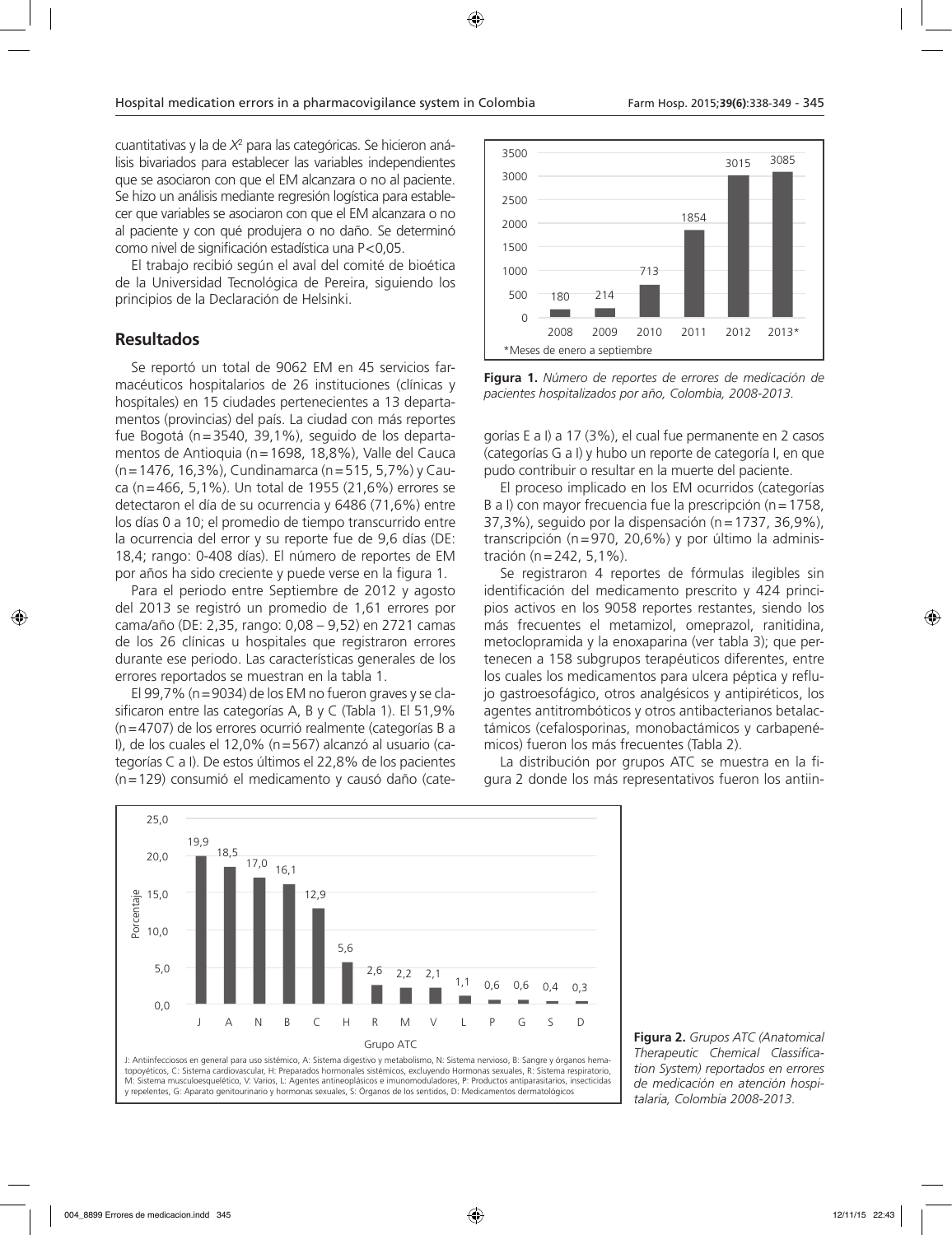**Tabla 1.** *Características generales de los errores de medicación reportados en pacientes atendidos a nivel hospitalario, Colombia 2008-2013*

| Categoría                                                                                                                                                       | n              | $\frac{0}{0}$ |
|-----------------------------------------------------------------------------------------------------------------------------------------------------------------|----------------|---------------|
| Gravedad del EM                                                                                                                                                 |                |               |
| A. Circunstancias o eventos que tienen la capacidad de causar un error                                                                                          | 4355           | 48,06         |
| B. Ocurrió un error pero no alcanzó al paciente                                                                                                                 | 4140           | 45,69         |
| C. Ocurrió un error que alcanzó al paciente, pero no causó daño                                                                                                 | 539            | 5,95          |
| D. Ocurrió un error que alcanzó al paciente y requirió monitoreo para confirmar que no hubo daño<br>al paciente y/o requirió intervención para prevenir el daño | 11             | 0,12          |
| E. Ocurrió un error que contribuyó o resultó en daño temporal al paciente y requirió intervención                                                               | 13             | 0,14          |
| F. Ocurrió un error que contribuyó o resultó en daño temporal al paciente y requirió hospitalización<br>inicial o prolongada                                    | $\overline{2}$ | 0,02          |
| G. Ocurrió un error que requirió intervención para salvar la vida                                                                                               | $\mathbf{1}$   | 0,01          |
| H. Error que pudo contribuir o resultar en la muerte del paciente                                                                                               | 1              | 0,01          |
| Tipo de EM                                                                                                                                                      |                |               |
| Error en la cantidad                                                                                                                                            | 2896           | 33,32         |
| Error en la concentración                                                                                                                                       | 1273           | 14,65         |
| Nombre erróneo del medicamento                                                                                                                                  | 1190           | 13,69         |
| Error en la forma farmacéutica                                                                                                                                  | 969            | 11,15         |
| Error en la dosificación del medicamento                                                                                                                        | 877            | 10,09         |
| Formula incompleta                                                                                                                                              | 639            | 7,35          |
| Se adicionó un medicamento no ordenado                                                                                                                          | 379            | 4,36          |
| Error en vía de administración                                                                                                                                  | 280            | 3,22          |
| Error en la identificación del paciente                                                                                                                         | 146            | 1,68          |
| Formula ilegible                                                                                                                                                | 41             | 0,47          |
| Medicamento contraindicado                                                                                                                                      | $\overline{2}$ | 0,02          |
| Causa del EM                                                                                                                                                    |                |               |
| Factores humanos                                                                                                                                                | 2332           | 78,84         |
| Problemas de interpretación de las prescripciones                                                                                                               | 328            | 11,09         |
| Confusión en los nombres de los medicamentos                                                                                                                    | 218            | 7,37          |
| Problemas en el etiquetado/envasado/diseño                                                                                                                      | 48             | 1,62          |
| Problemas en los equipos y dispositivos                                                                                                                         | 18             | 0,61          |
| Confusión en el nombre/apellidos de los pacientes                                                                                                               | 14             | 0,47          |
| Momento de detección del EM                                                                                                                                     |                |               |
| Alistamiento                                                                                                                                                    | 2604           | 28,74         |
| Revisión de la fórmula médica                                                                                                                                   | 2315           | 25,55         |
| Dispensación                                                                                                                                                    | 2091           | 23,07         |
| Entrega o posteriores                                                                                                                                           | 983            | 10,85         |
| Por el usuario                                                                                                                                                  | 700            | 7,72          |
| Revisión del paciente                                                                                                                                           | 320            | 3,53          |
| Dosificación                                                                                                                                                    | 31             | 0,34          |
| Otros                                                                                                                                                           | 18             | 0,2           |
| EM: Error de medicación.                                                                                                                                        |                |               |

fecciosos en general para uso sistémico, seguidos de los del sistema digestivo y metabolismo, sistema nervioso y los de sangre y órganos hematopoyéticos. En el 20,1% de los casos (n=1819) el medicamento seleccionado era diferente al prescrito inicialmente, de los cuales el

76,1% (n=1385) era de diferente subgrupo y el 43,5% (n=792) de diferente grupo ATC. El 9,1% (n=166) de estos medicamentos tuvo contacto con el paciente.

Los errores relacionados con los procesos de administración, los grupos farmacéuticos de sistema muscu-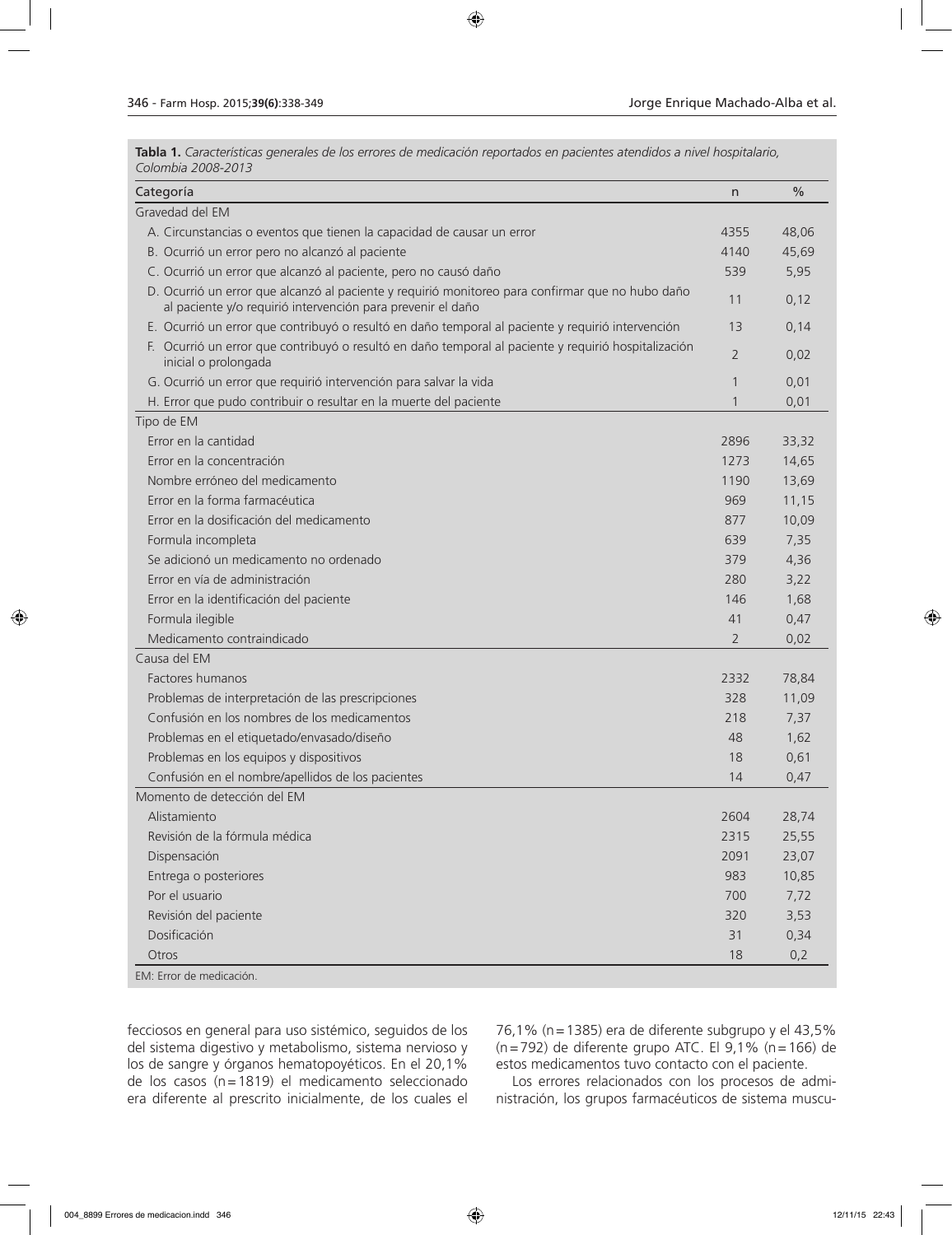|                   | Subgrupos terapéuticos                                                                 | Frecuencia | $\frac{0}{0}$ |
|-------------------|----------------------------------------------------------------------------------------|------------|---------------|
| A02B              | Medicamentos para ulcera péptica y reflujo gastroesofágico                             | 736        | 8,13          |
| N <sub>02</sub> B | Otros analgésicos y antipiréticos                                                      | 715        | 7,89          |
| B <sub>0</sub> 1A | Agentes antitrombóticos                                                                | 561        | 6,19          |
| JO1D              | Otros antibacterianos betalactámicos (Cefalosporinas, monobactámicos y carbapenémicos) | 535        | 5,91          |
| J01C              | Penicilinas                                                                            | 519        | 5,73          |
| H02A              | Corticosteroides para uso sistémico                                                    | 388        | 4,28          |
| B <sub>05</sub> X | Aditivos para soluciones intravenosas                                                  | 357        | 3,94          |
| N <sub>0</sub> 2A | Opioides                                                                               | 330        | 3,64          |
| A03F              | Propulsivos                                                                            | 312        | 3,44          |
| B <sub>05</sub> C | Soluciones de irrigación                                                               | 247        | 2,73          |
| N03A              | Antiepilépticos                                                                        | 188        | 2,08          |
| BO <sub>5</sub> B | Soluciones intravenosas                                                                | 176        | 1,94          |
| JO1F              | Macrólidos, lincosamidas y estreptograminas                                            | 174        | 1,92          |
| C03C              | Diuréticos de techo alto                                                               | 172        | 1,90          |
| M <sub>0</sub> 1A | Productos antiinflamatorios y antirreumáticos no esteroideos                           | 152        | 1,68          |

**Tabla 2.** *Principales 15 subgrupos terapéuticos reportados en errores de medicación en pacientes atendidos a nivel hospitalario, Colombia 2008-2013*

loesquelético, de órganos de los sentidos, de aparato genitourinario y hormonas sexuales y los antiinfecciosos para uso sistémico, además, los EM ocurridos en Cauca, Antioquia y Bogotá y los errores causados por problemas en la interpretación de prescripciones aumentaron de manera estadísticamente significativa el riesgo de que el error alcanzara al paciente, mientras que los errores de

**Tabla 3.** *Principios activos reportados con mayor frecuencia en errores de medicación de pacientes atendidos a nivel hospitalario, Colombia 2008-2013*

| Medicamento                             | Frecuencia | Porcentaje |  |  |  |
|-----------------------------------------|------------|------------|--|--|--|
| Metamizol                               | 386        | 4,3        |  |  |  |
| Omeprazol                               | 358        | 4,0        |  |  |  |
| Ranitidina                              | 345        | 3,8        |  |  |  |
| Metoclopramida                          | 308        | 3,4        |  |  |  |
| Enoxaparina <sup>a</sup>                | 280        | 3,1        |  |  |  |
| Paracetamol                             | 272        | 3,0        |  |  |  |
| Tramadol <sup>a</sup>                   | 251        | 2,8        |  |  |  |
| Cloruro de sodio                        | 247        | 2,7        |  |  |  |
| Ampicilina sulbactam                    | 194        | 2,1        |  |  |  |
| Furosemida                              | 172        | 1,9        |  |  |  |
| Cefazolina                              | 153        | 1,7        |  |  |  |
| Losartan                                | 135        | 1,5        |  |  |  |
| Dexametasona                            | 133        | 1,5        |  |  |  |
| Cloruro de potasio <sup>a</sup>         | 132        | 1,5        |  |  |  |
| Agua destilada <sup>a</sup>             | 128        | 1,4        |  |  |  |
| <sup>a</sup> Medicamento de alto riesgo |            |            |  |  |  |

transcripción, prescripción y selección de la cantidad del medicamento disminuían este riesgo (Tabla 4).

### **Discusión**

Esta es la primera descripción que se realiza en Colombia sobre los EM en el ambiente hospitalario en general, mostrando que aunque la mayoría de los errores son leves, estos se relacionan con medicamentos utilizados comúnmente dentro de la práctica clínica y su probabilidad de alcanzar el paciente es mucho mayor cuando se presentan errores durante la administración. Estos resultados permitirán establecer procesos y determinar las causas prioritarias sobre los cuales enfocar los esfuerzos de prevención y detección de los EM.

Casi la totalidad de los errores de medicación no alcanzaron al paciente, poco más de la mitad (51,1%) de ellos ocurrió realmente y el 0,36% causó daño al paciente, mientras que en EEUU solo el 9,8% de los errores no ocurrió y el 3% causó daño al paciente, por lo que aunque hubo un mayor número de errores reales, finalmente una proporción pequeña de los casos produjo daño en ambos casos<sup>5</sup>. Aun así, se desconoce si realmente estas proporciones son ciertas o a medida que aumenta la gravedad del error, se reduce su reporte por lo que son necesarios estudios de observación al respecto.

Los medicamentos principalmente relacionados con la ocurrencia de errores difieren a los reportados en Estados Unidos, donde las insulinas fueron los más comunes durante los 3 años de observación mientras en el presente estudio no estuvieron entre los medicamentos principales, diferencia que plantea la necesidad de revisar la manera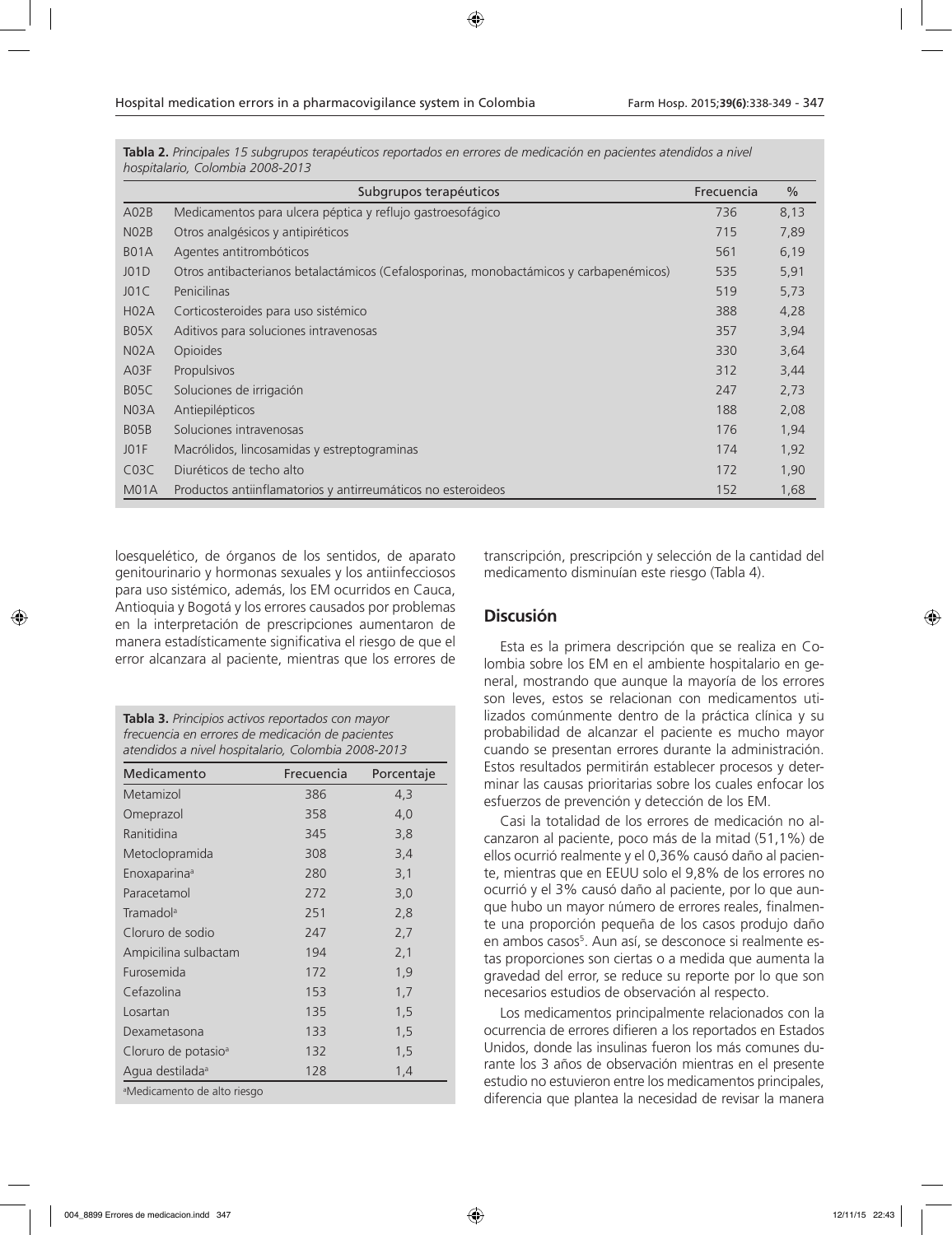| Categorías                                                                   | $\mathsf{n}$ | $\%$  | p       | <b>OR</b> | IC 95% Mínimo Máximo |  |
|------------------------------------------------------------------------------|--------------|-------|---------|-----------|----------------------|--|
| Proceso implicado                                                            |              |       |         |           |                      |  |
| Administración                                                               | 204          | 84,3% | < 0.001 | 45,18     | 20,253 - 100,804     |  |
| Transcripción                                                                | 49           | 5,1%  | < 0,001 | 0,23      | $0,117 - 0,444$      |  |
| Prescripción                                                                 | 108          | 6,1%  | < 0,001 | 0,41      | $0,263 - 0,641$      |  |
| Grupo ATC                                                                    |              |       |         |           |                      |  |
| M. Sistema musculo esquelético                                               | 19           | 9,6%  | 0,001   | 3,94      | 1,705 - 9,125        |  |
| S. Órganos de los sentidos                                                   | 6            | 15,8% | 0,038   | 4,52      | 1,085 - 18,823       |  |
| G. Aparato genitourinario y hormonas sexuales                                | 12           | 22,6% | 0,001   | 9,23      | 2,537 - 34,088       |  |
| J. Antiinfecciosos en general para uso sistémico                             | 159          | 8,8%  | < 0,001 | 2,08      | 1,384 - 3,118        |  |
| Sitio de ocurrencia                                                          |              |       |         |           |                      |  |
| Cauca                                                                        | 152          | 32,6% | < 0,001 | 4,47      | 2,397 - 8,339        |  |
| Antioquia                                                                    | 181          | 10,7% | < 0,001 | 2,60      | $1,563 - 4,334$      |  |
| Bogotá                                                                       | 92           | 2,6%  | < 0,001 | 2,18      | 1,357 - 3,497        |  |
| Causa del error                                                              |              |       |         |           |                      |  |
| Problemas de interpretación de las prescripciones                            | 50           | 15,2% | 0,015   | 1,92      | $1,133 - 3,243$      |  |
| Tipo de EM                                                                   |              |       |         |           |                      |  |
| Error en la cantidad                                                         | 27           | 0.9%  | < 0.001 | 0,20      | $0.098 - 0.425$      |  |
| EM: Error de medicación, OR: Odds Ratio, IC 95%: Intervalo de confianza 95%. |              |       |         |           |                      |  |

**Tabla 4.** *Análisis multivariado de las variables relacionadas con ocurrencia de un error que alcance al paciente hospitalizado, Colombia 2008-2013*

en la que se registra la aplicación de insulinas en el ambiente hospitalario, teniendo en cuenta que su prescripción generalmente va ajustándose de manera dinámica durante la hospitalización, por lo que requiere un sistema diferente de prescripción. Se reporta usualmente en formatos diferentes al resto de medicamentos. Por otro lado, en ambas listas se encontraron furosemida, opioides, cloruro de potasio y heparinas, siendo estos tres últimos considerados como grupos farmacéuticos de alto riesgo<sup>1</sup>.

El Institute for Safe Medication Practices (ISMP) considera que los medicamentos de alto riesgo deben ser priorizados en la prevención del riesgo de EM, implementando estrategias como la estandarización de la prescripción, del almacenamiento, la preparación y la administración, facilitando un mejora del acceso a información, reduciendo las limitaciones de acceso, garantizando el uso de etiquetas adicionales y disminuyendo el empleo de redundancias en el proceso para este tipo de medicamentos<sup>13</sup>.

La clasificación de los EM propuesta por el NCCMERP divide los errores en los que ocurrieron realmente y los que no<sup>1</sup>, sin embargo esta clasificación no permite establecer las condiciones que aumentan la probabilidad de exposición del paciente al error y por ende al daño, las cuales podrían guiar el enfoque hacia el cual dirigir los esfuerzos de prevención de EM.

Los EM de administración representaron solo el 5,1% del total de los ocurridos, sin embargo el 84,3% de estos alcanzaron al paciente, encontrándose como el factor de riesgo más importante para este contacto (OR: 45,2). En una revisión de literatura se encontró que la ocurrencia

de este tipo de errores se relacionaba principalmente con tres causas: las distracciones, las interrupciones, y la sobrecarga de trabajo, situaciones prevenibles mediante estrategias en el entorno de trabajo<sup>14</sup>. Una revisión de los reportes de EM existentes en Irán encontró una prevalencia de EM que varía del 14,3% al 70% durante la etapa de administración del medicamento según la unidad de observación, encontrando que los errores en la dosis administrada eran mayores en estudiantes de enfermería (17.4%-37.7%) que en enfermeras profesionales (7.7%- 27%)15 , sugiriendo que el nivel de experiencia podría ser otro factor determinante para este tipo de errores, y en este estudio muchos de los hospitales son escenario de práctica de escuelas de formación en enfermería.

Los problemas en la interpretación de las prescripciones tienen mayor riesgo de alcanzar al paciente, por lo que es necesario realizar intervenciones dirigidas a mitigar este error, las cuales pueden incluir cambios en los hábitos de prescripción de los médicos y la incorporación de sistemas de prescripción electrónicos. Aunque no se cuenta con datos sobre el sistema utilizado para la generación de prescripciones en los hospitales incluidos en este estudio, Otro aspecto a tener en cuenta es que aunque los sistemas tecnológicos se están utilizando de manera creciente para la reducción de errores en la prescripción y transcripción<sup>16</sup>, un estudio realizado en Hong Kong entre 2006 y 2010 mostró que el 17,1% de los EM detectados se relacionaban con tecnologías; de los cuales solo el 1,9% era debido a errores en los equipos mientras que el 98,1% se debían a factores socio-técnicos, lo que